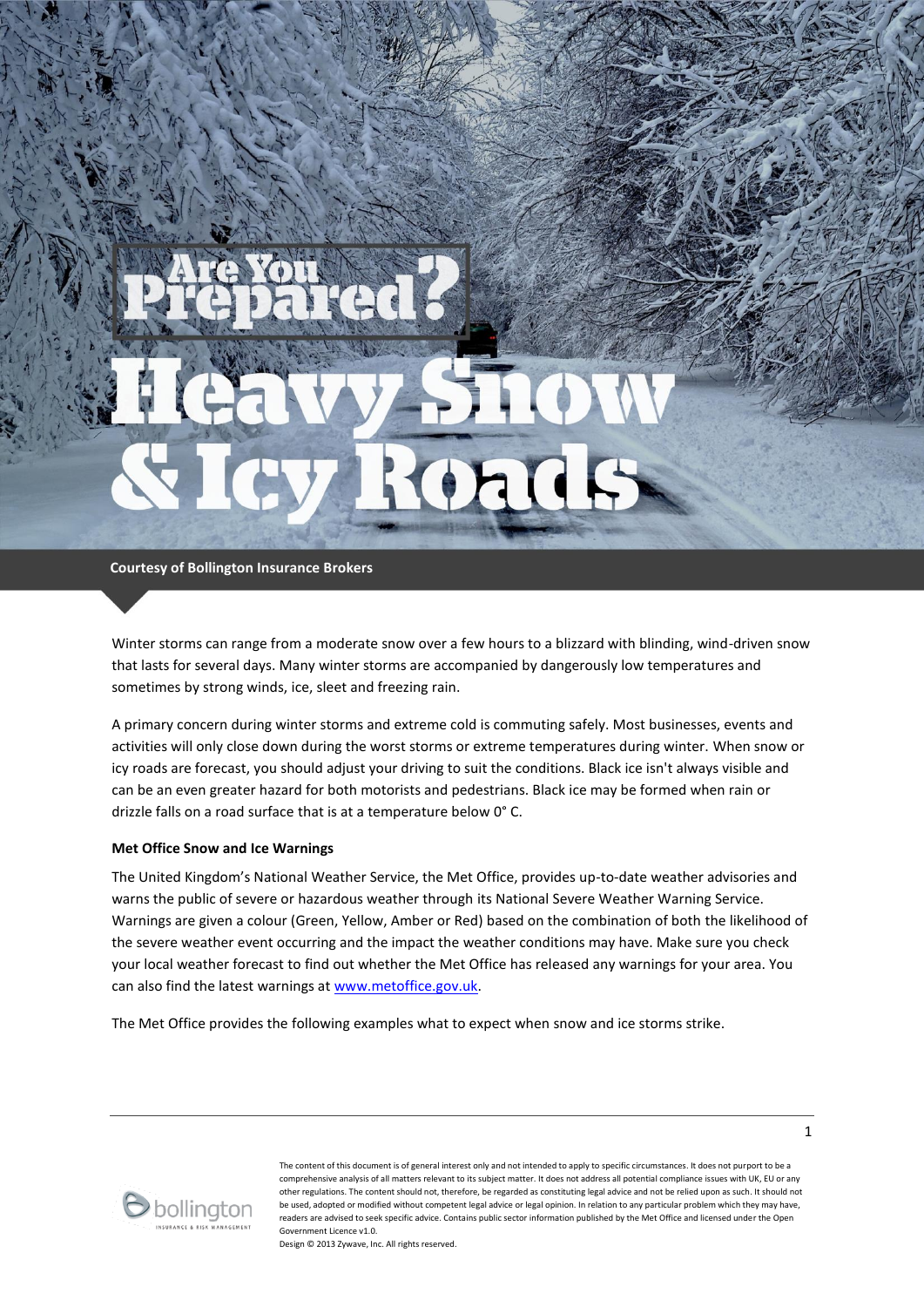| <b>Very Low Threat (Green)</b> | Small amounts of snow on roads and pavements;<br>$\bullet$<br>some slippery road surfaces possible<br>Localised icy stretches on some untreated roads<br>$\bullet$<br>and pavements are possible<br>Traffic may move slower than usual<br>$\bullet$<br>Take extra care when walking, cycling or driving<br>$\bullet$<br>in affected areas                                                                                                                                                  |
|--------------------------------|--------------------------------------------------------------------------------------------------------------------------------------------------------------------------------------------------------------------------------------------------------------------------------------------------------------------------------------------------------------------------------------------------------------------------------------------------------------------------------------------|
| Low Threat (Yellow)            | More widespread snow and ice lying on<br>$\bullet$<br>untreated roads and pavements, but road<br>networks are generally open<br>Expect localised travel disruption<br>$\bullet$<br>Take extra care when walking, cycling or driving<br>$\bullet$<br>in affected areas<br>Journeys through affected areas may take longer<br>$\bullet$<br>than usual                                                                                                                                        |
| <b>Medium Threat (Amber)</b>   | Widespread snow and black ice with a number of<br>$\bullet$<br>road closures; others are passable only with care<br>Be prepared for some disruption to road, rail and<br>$\bullet$<br>air transport with difficult driving conditions<br>likely and longer journey times<br>Possibility of road collisions and a significant<br>$\bullet$<br>increase in slips and falls                                                                                                                   |
| <b>High Threat (Red)</b>       | Widespread deep snow with many roads closed<br>or impassable and high risk of drivers becoming<br>stranded<br>Significant disruption to road, rail and air<br>$\bullet$<br>transport<br>Risk to personal safety<br>$\bullet$<br>Expect significant disruption to normal daily life<br>$\bullet$<br>as a result of transport issues and school closures<br>Avoid making unnecessary journeys. If you must<br>$\bullet$<br>make a journey, carry emergency food, clothing,<br>blankets, etc. |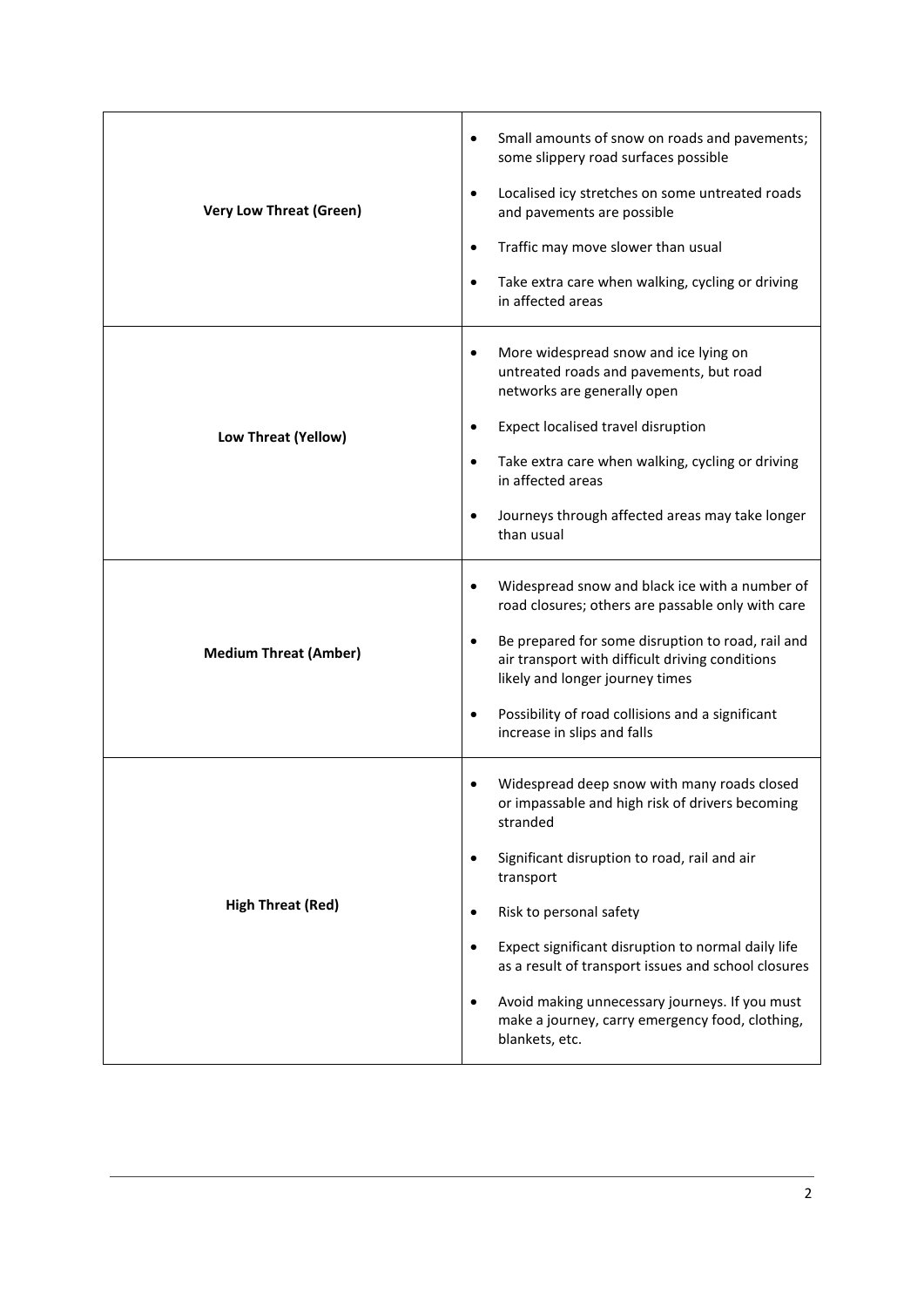If the Met Office issues a warning for snow and ice storms in your area, make sure you are prepared. Use the following tips and hints to help ensure your safety.

# **Before a Snow or Ice Storm**

Update the emergency kit in your vehicle with the following:

- A shovel
- Windscreen scraper and small broom
- Torch
- Battery-powered radio
- Extra batteries
- Water
- Non-perishable snack food
- Matches
- Extra winter clothing and boots
- First aid kit with pocket knife
- Necessary medications
- Blanket(s)
- Tow chain or rope
- Road grit or cat litter to place on paths and driveways to lessen the risk of slipping
- Booster cables
- **•** Emergency flares
- Fluorescent distress flag

# **During a Snow or Ice Storm**

- Avoid travel if possible.
- If you must travel, check the Highway Code Guide: Driving in Adverse Weather Conditions [\(www.gov.uk/driving-adverse-weather-conditions-226-to-237\)](http://www.gov.uk/driving-adverse-weather-conditions-226-to-237) for advice on driving in snow and icy weather. Advice includes the following:
	- o Take care around gritters.
	- o Do not be tempted to overtake other vehicles.
	- o Slow down—it can take 10 times longer to stop in snowy or icy conditions.
	- o Use the highest gear possible to avoid wheel spin.